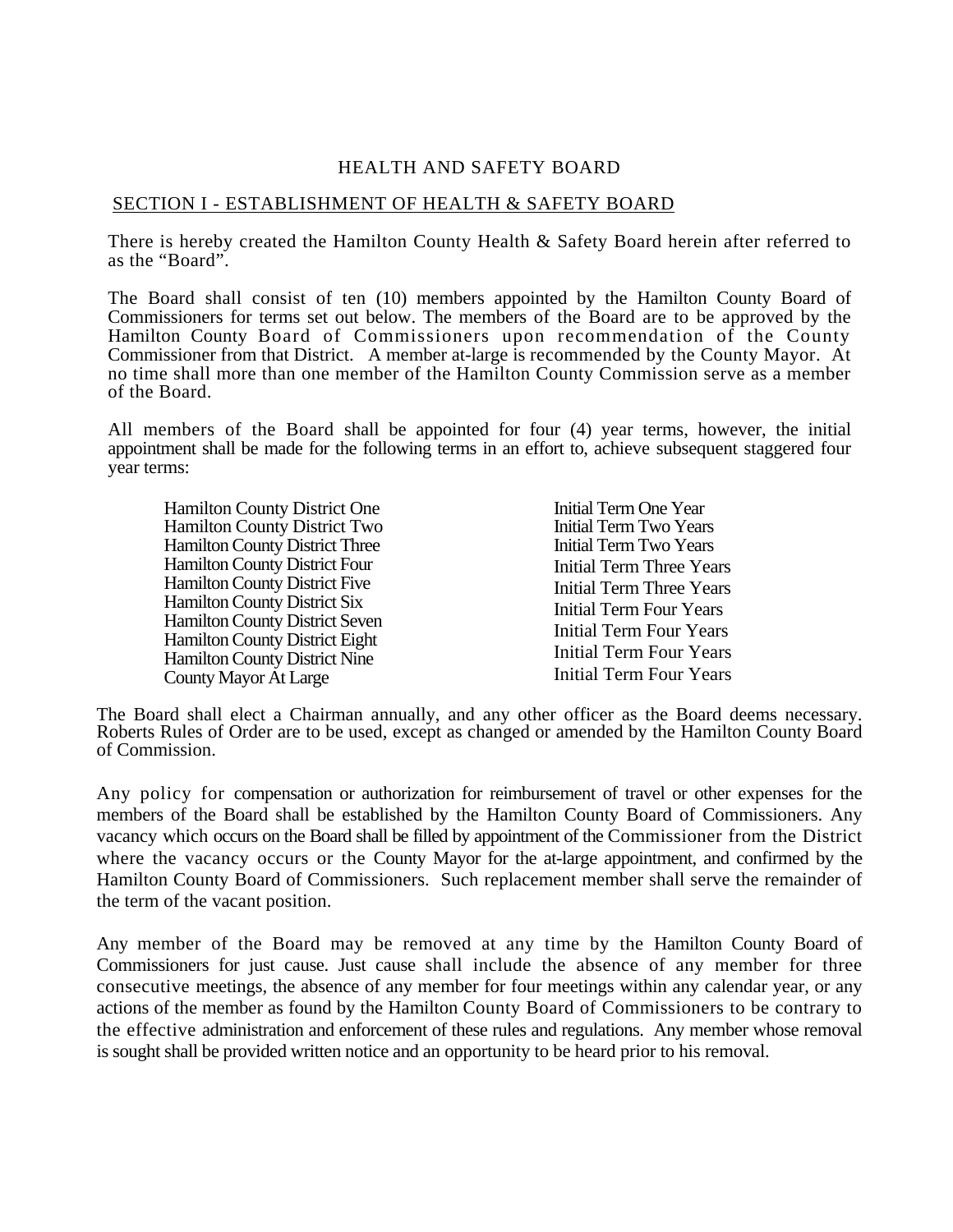The Board shall also be charged with the responsibility of actively recruiting community organizations, neighbors, churches, the Job Corps, and/or solicit other opportunities to provide assistance to citizens who are not financially or physically able to provide self-compliance.

These Regulations shall be enforced by the Administrator of the Health Department or his/her designee, who shall be known as the Hamilton County Enforcement Officer, (hereinafter referred to as "Enforcement Officer").

### SECTION II - PROPERTY STANDARDS

a) It shall be unlawful for any owner(s) or parties in interest of property to create, maintain, or permit to be maintained on property a structure that is unfit for human occupation or use. A structure is unfit for human occupation or use and therefore unlawful if conditions exist in or around such structure which are dangerous or injurious to the health or safety of the occupants of such structure, the occupants of neighboring structures or other residents of the county, assuming ordinary health and sensibilities. Such conditions may include: defects or conditions which increases the hazards of fire, accidents or other calamities; dilapidation; disrepair; structural defects; and/or unsanitary conditions. The Enforcement Officer may also consider as elements to be used to determine if structures are unfit for human occupation or use if such building obstruction violates any building codes adopted by the Hamilton County Board of Commissions for the regulation of building structures in Hamilton County.

b) It shall be unlawful for any owner or parties in interest of property to create, maintain or permit to be maintained on property the growth of trees, vines, grass, underbrush and/or the accumulation of discarded or worthless personal property, debris, trash, litter, garbage, rubbish, refuse, etc. or any combination of the preceding elements, or a vacant dilapidated building or structure, so as to encourage the infestation of rats or other harmful animals, or to endanger the health, safety, or welfare of other citizens of ordinary health and sensibility.

c) It shall be unlawful and a violation of these Rules and Regulations for any owner(s) or parties in interest to allow any condition of property to exist as set out in subsections (a) or (b) above and/or as set out in T.C.A. 5-1-115 to exist or continue in, on, or around any building, structure or property affected by this resolution.

As used in this part, unless the context otherwise requires*:* 

 (1) "Commercial purpose" means litter discarded by a business, corporation, association, partnership, sole proprietorship, or any other entity conducting business for economic gain, or by an employee or agent of the entity;

 (2) "Garbage" includes putrescible animal and vegetable waste resulting from the handling, preparation, cooking and consumption of food;

 (3) "Litter" includes garbage, refuse, rubbish and all other waste material, including a tobacco product as defined in § 39-17-1503 and any other item primarily designed to hold or filter a tobacco product while the tobacco is being smoked;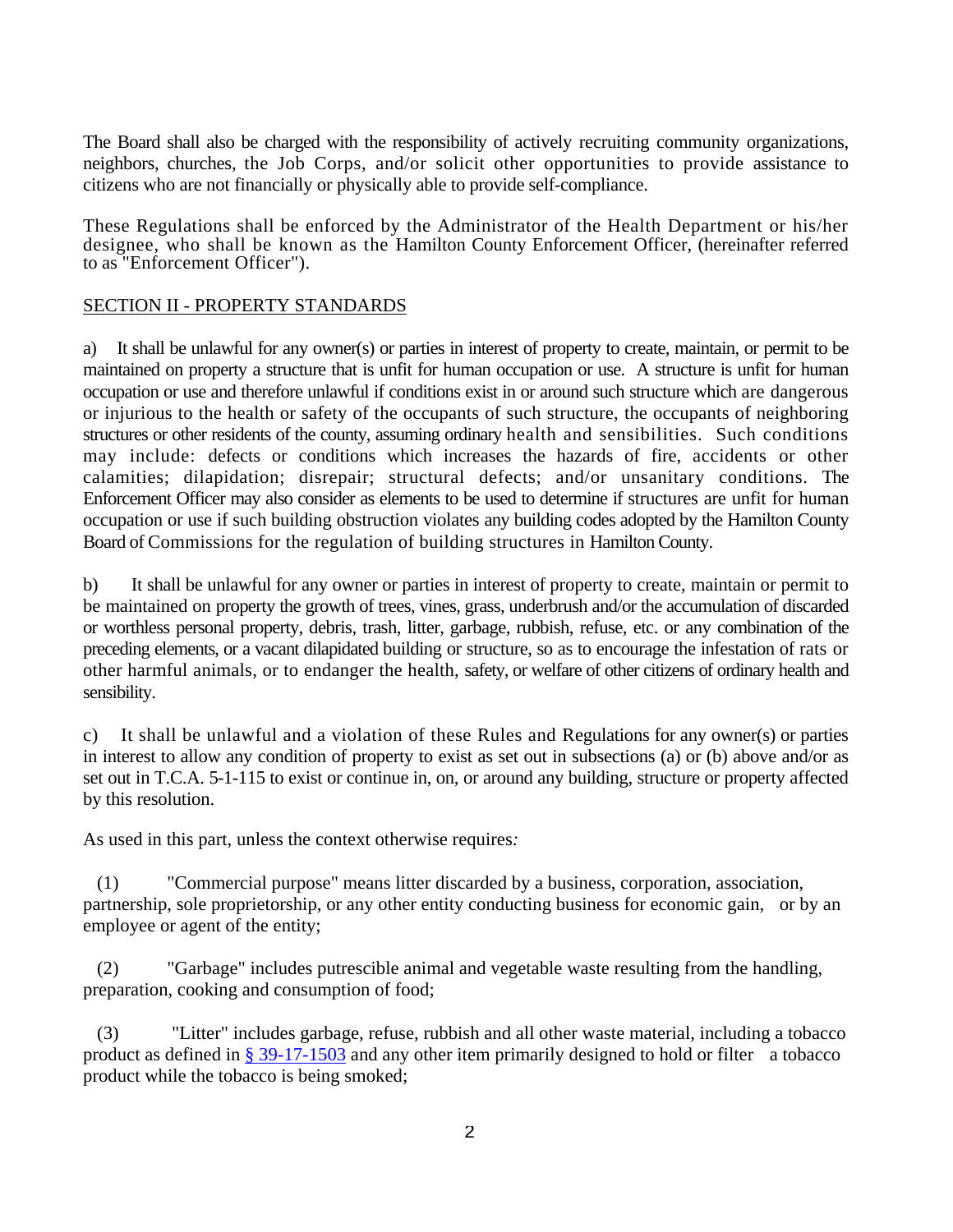(4) *"*Refuse" includes all putrescible and nonputrescible solid waste; and

 (5) "Rubbish" includes nonputrescible solid waste consisting of both combustible and noncombustible waste.

### SECTION III - OWNER AND OCCUPANT RESPONSIBILITIES

It is the obligation of the owner(s) and any parties in interest of any property to maintain their property so as not to endanger the health, safety, or welfare of anyone and/or so as not to violate the terms of these Regulations. If said property fails to comply with these Regulations, and any statutes adopted by the Hamilton County Board of Commissioners, the property owner(s) and parties in interest are responsible for the violation and subject to the penalties set out herein.

# SECTION IV - INSPECTION PROCEDURES

Whenever it is brought to the attention of the Enforcement Officer, or whenever the Enforcement Officer on his own can visibly observe what has been determined a violation of these regulations from a public road, the Enforcement Officer shall, after making an investigation of the property, and if the condition or use of the property violates these Regulations, he/sheshall issue and cause to be served upon the owner(s) and parties in interest of such properties a notice notifying them of the violation(s) and requesting the condition to be remedied immediately.

# SECTION V - PENALTIES AND REMEDIES FOR VIOLATIONS

A. When the Enforcement Officer makes his/her initial finding that property exist in such a condition to be in violations of these regulations, notice of such initial finding shall be given either by personal service upon the owner, personal contact or by United States. Mail, Certified Return Receipt Requested, or such other means consistent with the laws of this State to insure notice is received*.* The notification shall be addressed to the last known address of the owner(s) and parties in interest of record. The notice of violation shall state that the owner(s) and parties in interest of the property are entitled to a hearing and the opportunity to be heard by the Board. The affected owner(s) or Parties in interest must make the request for *a* hearing in writing to the Enforcement Officer within ten (10) days of the notice of violation(s). In the event the owner(s) or parties in interest of the property is/are a carrier engaged in the transportation of property or is a utility transmitting communications, electricity, gas liquids, steam, sewage or other materials, the ten (10) days Notice of a Request for Hearing shall be twenty (20) days exclusive of Saturdays, Sundays and Legal Holidays. The notice of violation shall be written in plain language and shall include, but not be limited to, the following elements:

- 1) A brief statement of the condition constituting a violation of these regulations;
- 2) A brief statement of these regulations, which shall contain the consequences and penalty for failing to remedy the violations;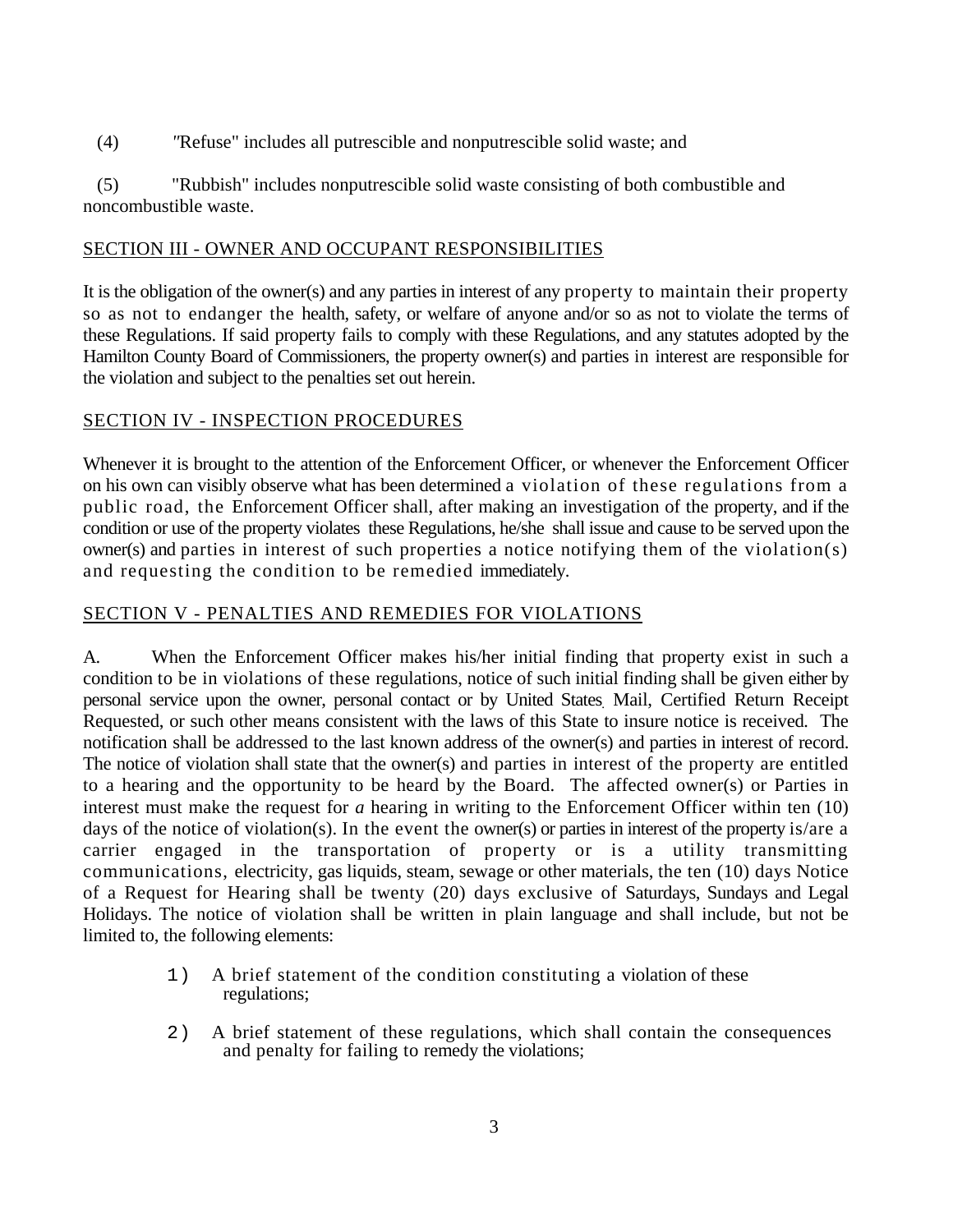- 3) The person, office, address and telephone number of the department or person giving notice;
- 4) A cost estimate, if available, for remedying the noted condition which cost estimate shall be in conformity with the standard of cost in the community;
- 5) An address wherein the notified property owner(s) or parties in interest may return a copy of the notice of violation indicating the desire for a hearing or wavier of hearing and agreement to remedy; and
- 6) A statement informing the property owner(s) or parties in interest that at the hearing before the Board a penalty may be levied against them.

If the whereabouts of the owner(s) and parties in interest of record are unknown and the same cannot be ascertained by the Enforcement Officer in the exercise of reasonable diligence or if for any reason actual notice or notice by Certified Mail, Return Receipt Requested, cannot be obtained, the Enforcement Officer shall make an affidavit to that effect. Then the serving of such notice of violation or order upon such person(s) may be made by publishing the notice once each week for two (2) consecutive weeks in the local newspaper, and posting the notice in a conspicuous place on the property. A copy of such notice of violation or order may also be filed for record in the register's office of the county and such filing of the notice of violation or order shall have the same force and effects as other lien lis pendens notices provided by law.

B. (1) Upon receipt of the notice of violation from the Enforcement Officer the property owner and parties in interest shall proceed forthwith to take appropriate measures to comply with these regulations, and eliminate the conditions which caused the violation(s). In the event the property owner or parties in interest disputes the finding by the Enforcement Officer they may request a hearing before the Board by sending written notice to the Enforcement Officer within ten (10) days following receipt of the notice from the Enforcement Officer. The Enforcement Officer shall provide notice to the aggrieved property owner or parties in interest of the time and place for the hearing. The hearing shall be held before the Board.

If the property owner(s) or parties in interest requests a hearing as provided herein, the Board shall, within a reasonable time following the receipt of the request hold a de novo hearing. The time period for correction of the property set by the Enforcement Officer shall be stayed pending the hearing by the Board. All hearings by the Board shall be evidentiary hearings de novo on the record. The Enforcement Officer will have to establish by a preponderance of the evidence that the use or condition of the property does violate these Regulations*.* Failure to make the request for a hearing within the time limit allowed by this regulation shall constitute a waiver of right to a hearing. After the hearing, the Hearing Board may by an affirmative vote of a majority of the Board Members order one or more of the following:

a) Dismiss the notice of violation and such notice shall become ineffective;

 b) Find that violations exist and establish remedies and/or penalties as authored by law including Injunctive Relief in any Court of competent jurisdiction, and such remedy authorized by T.C.A. §§ 5-1-115, 5-1- 121, 39-14-504, 5-1-123, 5-1-18, and 6-2-201(28);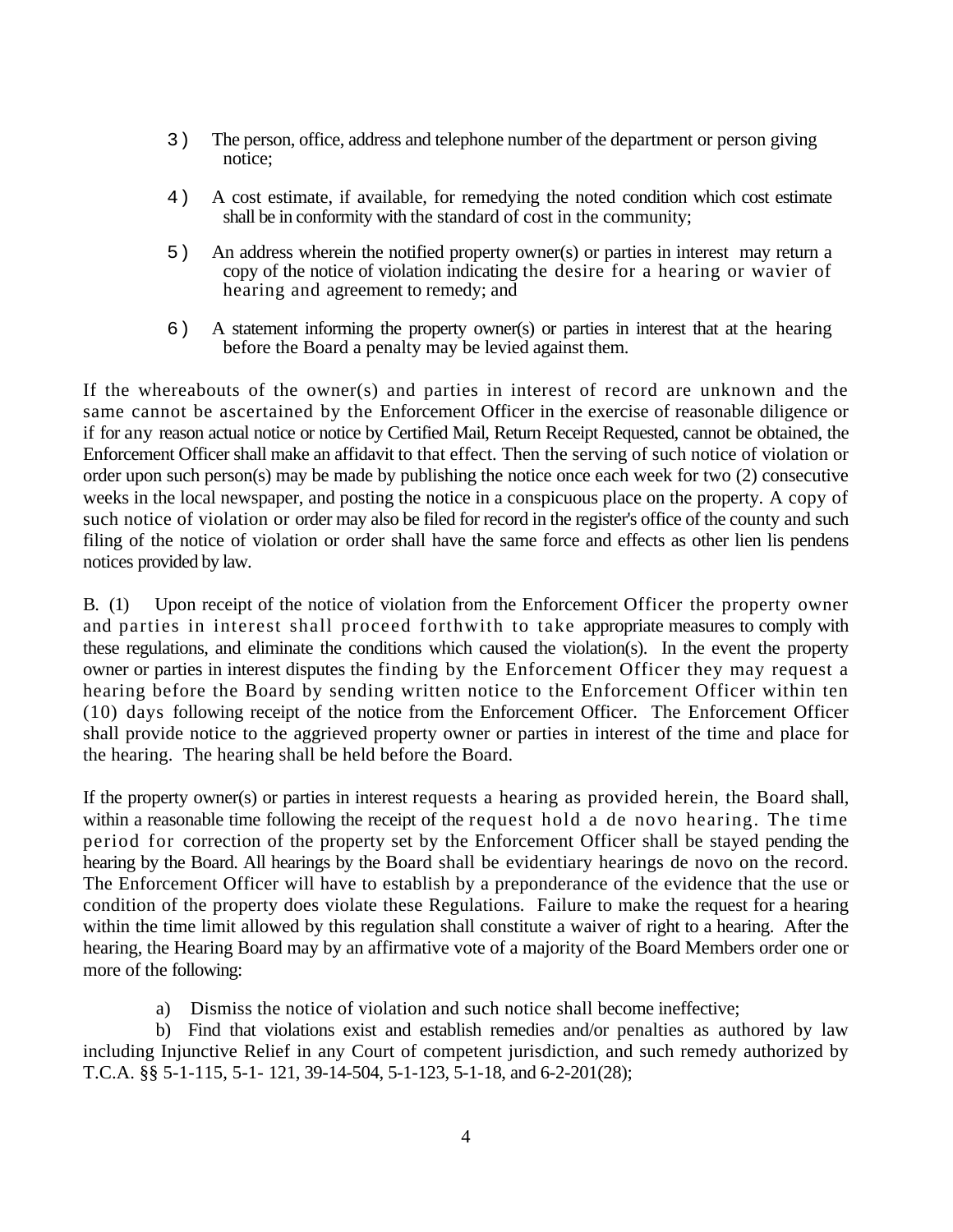c) Modify the notice of violation;

 d) Grant a continuance upon its own motion, the request of the property owner(s) or parties in interest, or the Enforcement Officer if the Board finds the continuance appropriate;

 e) Owner(s) and parties in interest, individually and/or jointly, of property found by the Board to be in violation of these Regulations may be assessed a monetary penalty not to exceed Fifty Dollars (\$50.00) for each violation.

 The Hearing Board may enforce the imposition of and collection of any fine(s) imposed through any Court authorized to hear such cases.

D. If the property owner(s) or parties in interest fail or refuses to remedy the condition within thirty (30) days of: (1) receipt of the notice from the Enforcement Office if no request for a hearing is asked for by the owner(s) or parties in interest, or (2) a finding by the Board that a violation exists, the Board may in addition to the penalties listed above, and after consideration by the Hamilton County Board of Commissioners cause such property or condition to be repaired, remedied, removed or demolished as necessary to remedy the violation. The cost shall be in conformance with reasonable standards of this County. Upon completion by the Board, the actual cost of such repairs, alterations or improvements or vacating and closing or removal or demolition, the Board shall file a Notice of Lien with the office of the Register of Deeds in favor of the county against the real property on which such cost was incurred, second only to liens of the state and county for taxes, any lien of the county for special assessments, and any valid lien, right or interest in such property duly recorded or duly perfected by filing prior to the filing of such notice. These costs shall be collected by the county tax collector at the same time and in the same manner as property taxes are collected, or within such time period as authorized by the Board. These costs may also be collected by any other means allowed by law. The notice to be filed in the Register's Office shall be in a form established by the Board to allow recordation, but shall contain at least the following: the property owner(s) address; a description of the property sufficient to identify it; and the amount of the obligation secured by the lien.

Each and every day during which such violation or condition exists or continues is deemed a separate offense. The fine(s) shall not commence to run until all matters before the Board have been concluded*,* and the Board issues a final Order.

All matters before the Board should be resolved and/or corrected as expediently as possible. In the event violations of these Rules and Regulations are not corrected within one hundred twenty (120) days after finding of violation by the Board, the Board shall (1) bring such matter to the attention of the Hamilton County Board of Commissioners for such consideration as the Board of Commissioners deems appropriate, or (2) file suit in any Court of competent jurisdiction seeking all relief available including injunctive relief.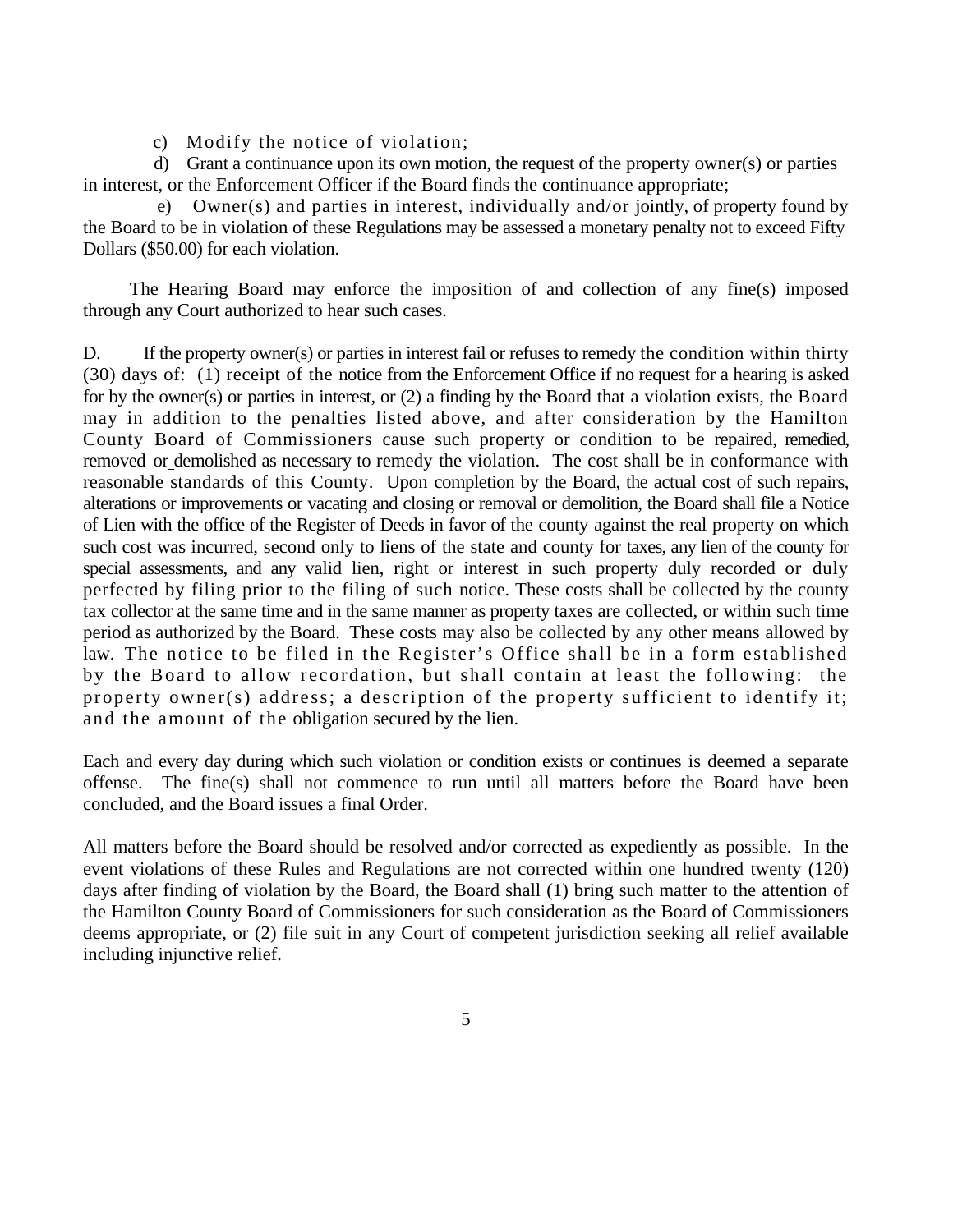#### SECTION VI - EXCEPTIONS

- a) The provisions of this resolution shall apply county-wide exclusive of incorporated municipalities lying within Hamilton County.
- b) The provisions of Section V (D) of this resolution permitting Hamilton County to remedy conditions pursuant to Tennessee Code Annotated § 5-1-115(c) shall not apply to any owner occupied residence.
- c) This Resolution shall not apply to any business operated pursuant to Tennessee Solid Waste Disposal Act, Tennessee Code Annotated SS 68-31-101, *et seq*.

#### SECTION VII - RULES

- a) The Hamilton County Board of Commissioners may establish or amend the Rules and Regulations.
- b) The Enforcement Officer shall keep a daily journal recording the following information:
	- (i) All documents filed with his office;
	- (ii) The address including the civil district of any property determined by him or the Board to be in violation of this Resolution and Rules and Regulations;
	- (iii) Address mileage and expenses of his investigation;
	- $(i \vee)$  All notices delivered to property owner(s) or parties in interest found to be in violation of this Resolution and any expenses associated therewith;
	- (v) All waivers of hearing and agreements to remedy;
	- (vi) All requests for hearing received;
	- (vii) Orders and Decisions issued by the Board; and
	- (viii) All request for judicial review and final decision of the judicial review

This journal may be reviewed monthly by the Hearing Board. The Enforcement Officer will submit such report to the County Commission at such other times as requested by the Hamilton County Board of Commissioners*.*